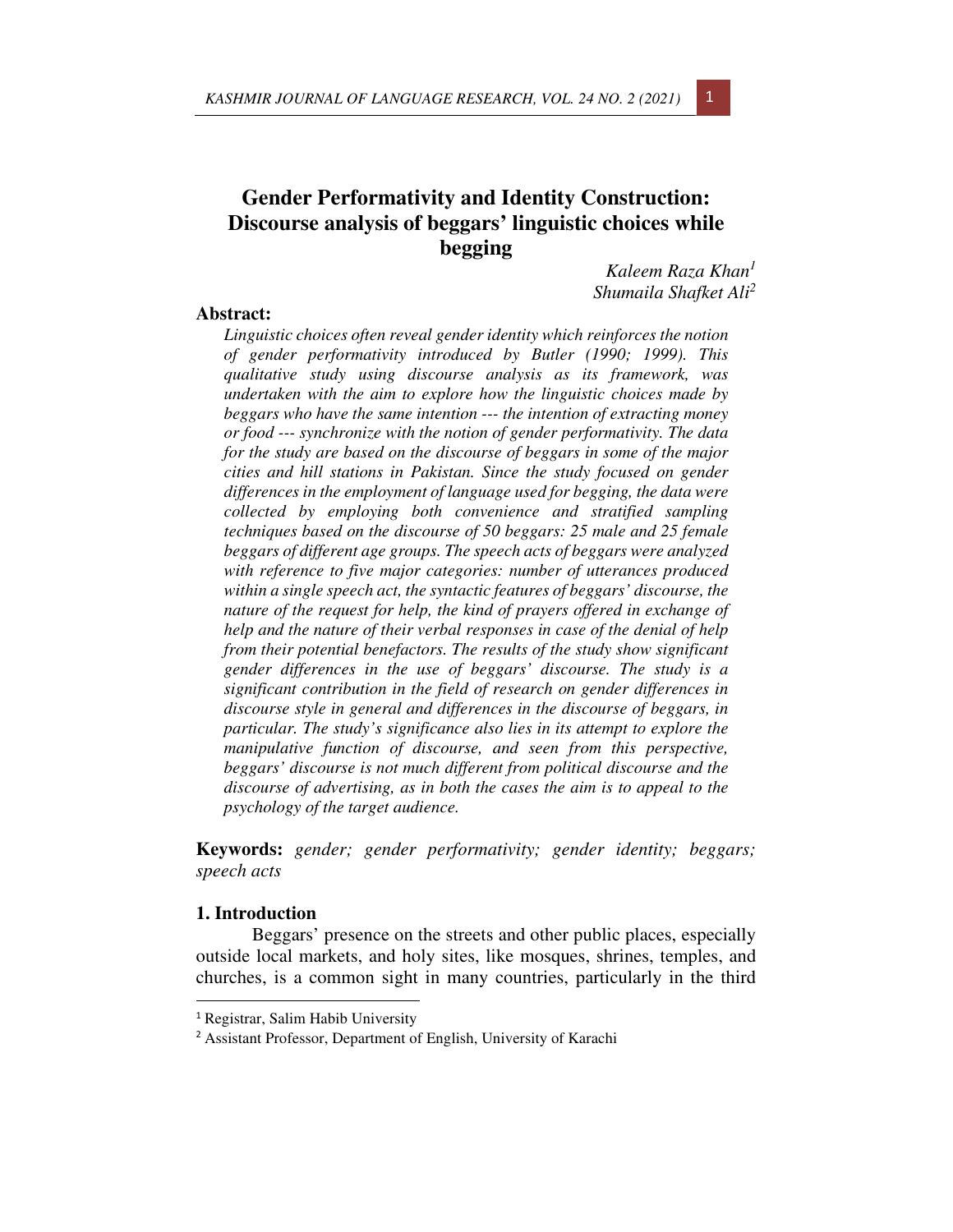world countries due to the high rate of poverty. However, their presence is not just restricted to the third world countries, as one can also find them at different public places in the developed countries as well. Matiza (2021) defines begging as "an act performed in public spaces, kindly asking for help from the society either in cash or goods so as to sustain oneself out of hunger caused by unemployment and poverty." (p. 41). In Pakistan, according to Sarim (2018), street begging can be divided into three categories: those who have no resources to earn a livelihood, those who beg out of sheer laziness and convenience, and finally those who are controlled by different gangs and are compelled to beg.

On the basis of their degree of begging, beggars can be divided into two categories: fulltime and part time beggars. Abebe (2009) draws a clear distinction between the two:

> Full-time beggars are those who spend most of their time and energy begging for either food or cash, and derive much of their income in this way. Part-time beggars, on the other hand, are those who either combine begging with other income generating activities, such as selling items on streets, or resort to begging only when their income generating potential from other activities is limited. (p. 1042)

Irrespective of the category beggars belong to, and irrespective of their appearance and the style of begging, which may vary across cultures and sometimes within the same culture depending on their circumstances and locality, their goal is similar: that is strategic and persuasive use of discourse to gain sympathy in order to extract money and food from the passers-by. For achieving this goal, beggars employ a variety of persuasive techniques through linguistic manoeuvring, which the current study aims to investigate with a specific focus on the construction of gender identity in their discourse during begging. Since beggars are a common sight in the public space in Pakistan, we decided to focus on gender identity construction in beggars' discourse after observing the language of beggars in different public places in the country. The study specifically seeks to answer the following research questions:

## **1.1 Research Questions:**

1. What linguistic features do beggars employ in their discourse with passers-by?

2. How do the beggars construct their gender identity while begging?

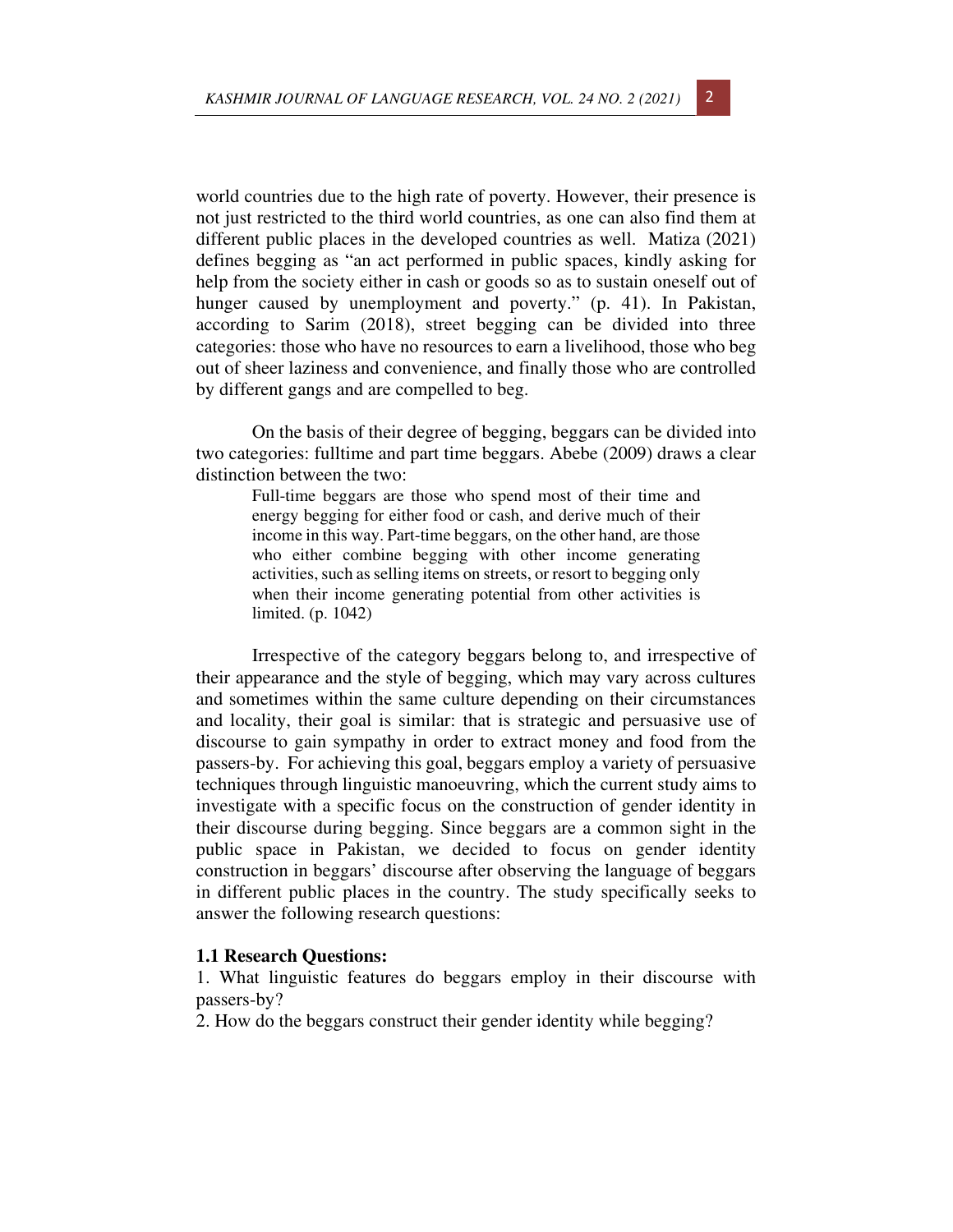#### **2. Literature Review**

Language and Gender studies first emerged in the early 1970s. The publication of the book Language *and Woman's Place* by Lakoff (1975) led to an exponential growth in the number of research studies focusing on gender differences in language. Although most of Lakoff's ideas were based on assumptions rather than empirical evidence, it provided scholars the impetus needed to empirically investigate gender differences in language. The theoretical approaches proposed for conceptualizing and constructing gender further paved the way for a number of empirical studies to understand the complex relation that exists between language and gender (Butler, 1990; Cameron, 2005; Coates, 2015; Christie, 2000; Eckert & McConnell-Ginet, 2013; Holmes, 2001; 2008; Sunderland, 2006; Tannen, 1990).

Despite the presence of a large body of published research literature on gender differences in the discourse of male and female speakers, beggars' discourse has rarely been explored in terms of gender identity. Nevertheless, there is a substantial body of research literature available on beggars. There are studies that revolve around urban begging and the problems that beggars face (Burke, 1999; Butovskaya et.al, 2000; Jamil et.al, 2019; Khan et.al, 2013), studies that exclusively focus on child beggars (Abebe, 2008; 2009; Brito, 2013b; Delap, 2009; Hecht, 2000; Hoot et.al, 2006; Nieuwenhuys, 2001), while in some studies the focus is on attitudes of givers towards beggars. Butovskaya et.al, (2002), for instance, conducted a study to explore the attitude and practice of alms giving to beggars by administering a close-ended questionnaire on 497 students of Moscow. The findings of the study revealed different attitudes of the givers based on gender and social class. The study though significant in terms of investigating students' attitude towards beggars has one major limitation. It utilizes only one tool that is a close-ended questionnaire for gathering data. Since a questionnaire is based on self-reporting, the information gathered solely through this tool cannot be considered completely reliable.

A respectable body of published research literature is also available on the discourse of beggars (Esan, 2009; Hayati & Manayati, 2010; Tladi, 2017). In a study by Andriotis (2016), for instance, the focus is on beggars' interaction with tourists. The study conducted in Heraklion, Crete utilized Goffman's (1971) concept of public space interaction by collecting data based on non-participant observations and photographing**.** The study is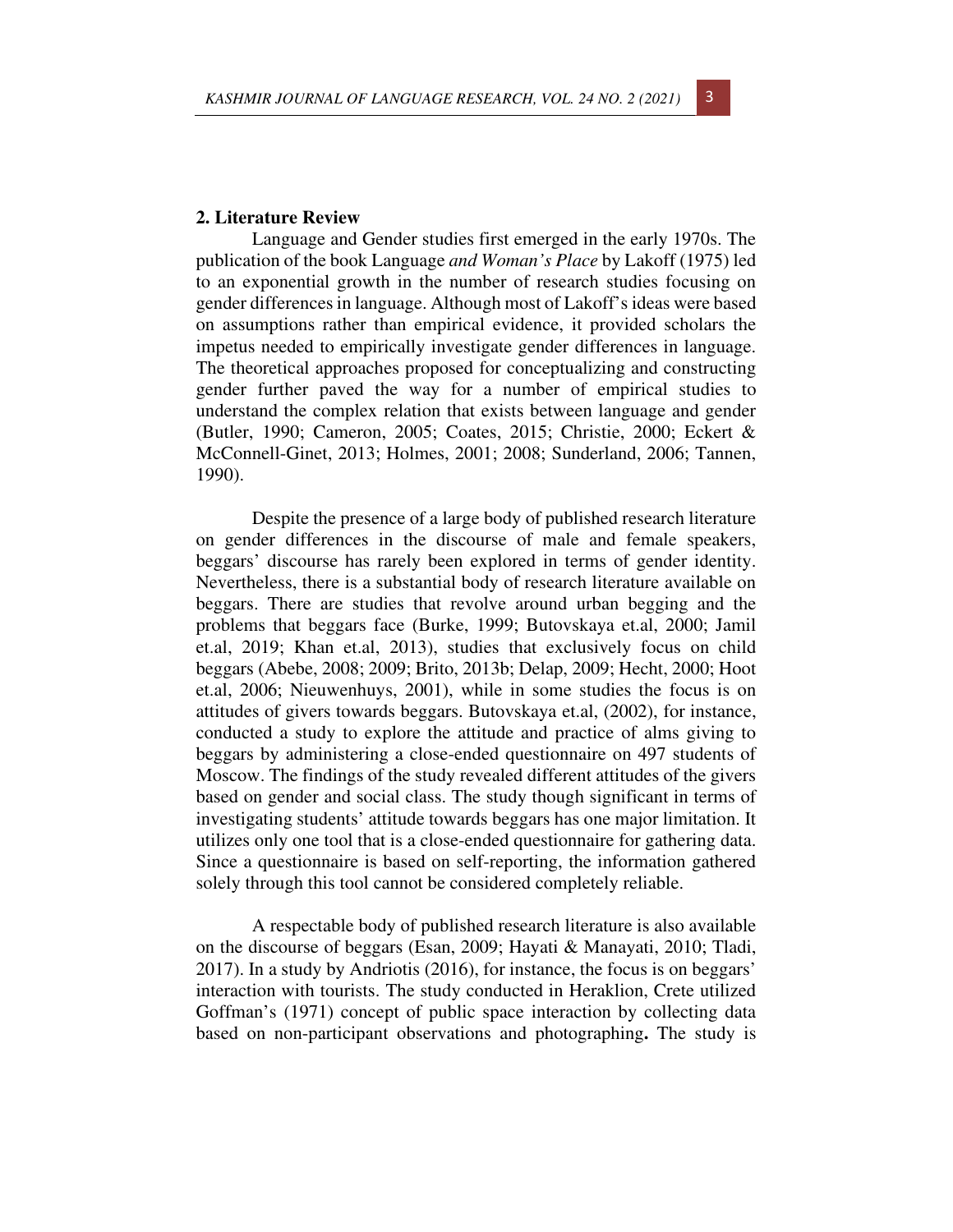unique in the sense that it not only explores the strategies beggars use for extracting money from tourists but also categorizes beggars and tourists on the basis of their interactions.

Because of the high rate of poverty in Africa, begging is very common in African countries and therefore most of the research on beggars' discourse is conducted in African context. A study by Esan (2009) is significant with reference to the undertaken research as it focused on how the beggars manipulate language to extract money from passers-by. The study, conducted in the south western part of Nigeria, utilized Speech Act Theory proposed by Back and Harnish (1979) as well as Critical Discourse Analysis framework by Fairclough (2000). The data comprised documentation and recording of beggars' discourse to explore the linguistic manoeuvring on their part along with a focus on exploring attitude towards begging and the categories of beggars found in Nigeria. According to the results of the study, beggars' discourse is based on a combination of phonokinetic, phatic and rhetic acts.

Another significant study conducted on beggars' discourse is the one by Okpeadua (2012). This study conducted in Lagos, the most populous city in Nigeria, is based on pragmatic analysis of the speech acts produced by beggars. The data for this study comprised speech acts of 100 beggars who were chosen from different locations in the city using purposive sampling. Using observation, note-taking, and tape recording, the communicative acts of beggars were collected for pragmatic analysis. The findings of the study revealed that both, Discourse Conditioning Acts (DCAs), which rely on indirectness, and Purpose Execution Acts (PEAs), which are based on directness, are employed by the beggars in Lagos. The Discourse Conditioning Acts, which were based on three categories included, indirect speech acts, psychological, and physical acts. A variety of indirect speech acts employed by the beggars included: *arguing, negotiating, attention-seeking, claiming, denying, complaining, protesting, questioning, threatening, use of different politeness strategies,* and *idiomatic expressions*. Among the Purposive Execution Acts, the most frequently employed direct acts included, *commissive, directive,* and *expressive acts*. This study is different from other research studies as it not only provides a comprehensive analysis of beggars' verbal discourse, but also their non-verbal discourse through a comprehensive pragmatic analysis.

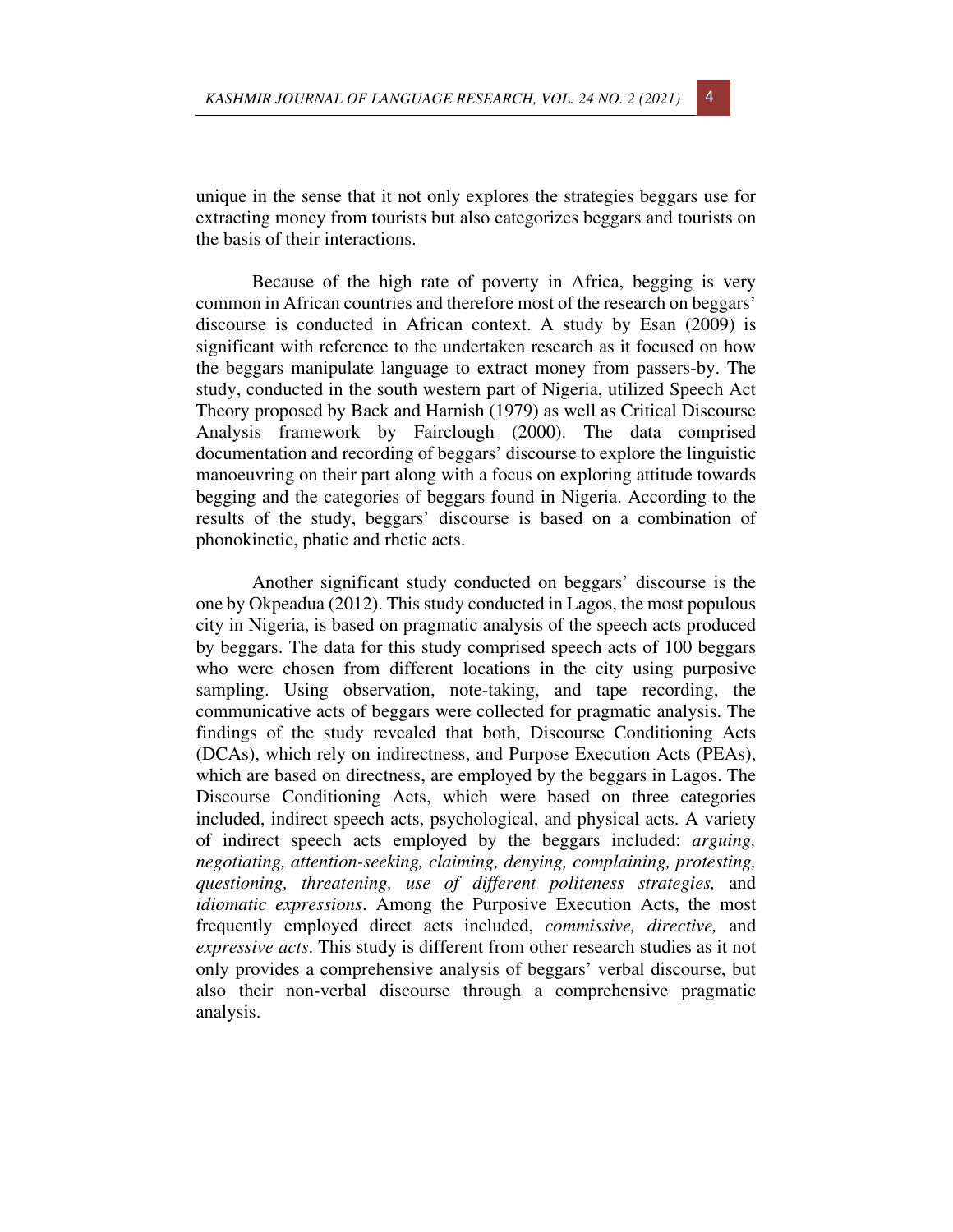With reference to the visually impaired beggars, Matiza(2021), conducted a quality inquiry employing Critical Discourse Analysis CDA to analyze the discourse of visually impaired beggars in Zimbabwe along with the aim to explore the Zimbabweans' attitude towards these beggars' discourse. Using purposive as well as random sampling techniques, the data were collected from buses and footpaths that the visually impaired beggars abound. The data were based on observation of the discourse of the visuallyimpaired beggars, their helpers, passengers in buses, bus drivers and conductors. Besides collecting instances of their discourse, some people were also randomly selected for interviews to find out their perception of the visually impaired beggars' discourse. The findings of the study reveal that the visually impaired beggars often use songs and chants to gain the sympathy of travellers and passers-by but they do not succeed in convincing those whose ideologies contradict with the beggars' discourse as discovered through the findings of the interview analysis. The study is a significant contribution in reinforcing the concept of discourse as a tool to project certain political and religious ideologies.

Since begging has turned into a profession in Pakistan and India, some local scholars have conducted research on this issue to draw attention of the authorities to curb this evil (Jamil, et.al, 2019; Khan et.al, 2013; Malik & Roy, 2012). Nevertheless, it has not been systematically studied from linguistic perspective. In spite of the availability of research literature on the beggars' discourse at global level, the field is hardly explored in Pakistan, where beggars are a common sight. After an exhaustive search, we could find only one significant collaborative study conducted in this regard in Pakistani context by Zaidi et.al, (2020). This relatively recent study conducted in Islamabad, the capital of Pakistan, focused on three sectors of the city I-8, I-9, and I-10 for data-collection. The data based on the discourse of beggars were analyzed with reference to Grice's maxims to determine the degree to which each of the maxims: maxim of quality, quantity, manner, and relevance are violated. The findings of this small scale study indicate that the most frequently violated maxim by the beggars is the maxim of quantity. However, these findings cannot be generalized as the study covers only three sectors of Islamabad.

Although the current study also aims to explore the discourse of beggars, the focus is on the construction of gender identity in their discourse. Another point that makes this study distinct from the ones reviewed in this section is that the data for this study are collected from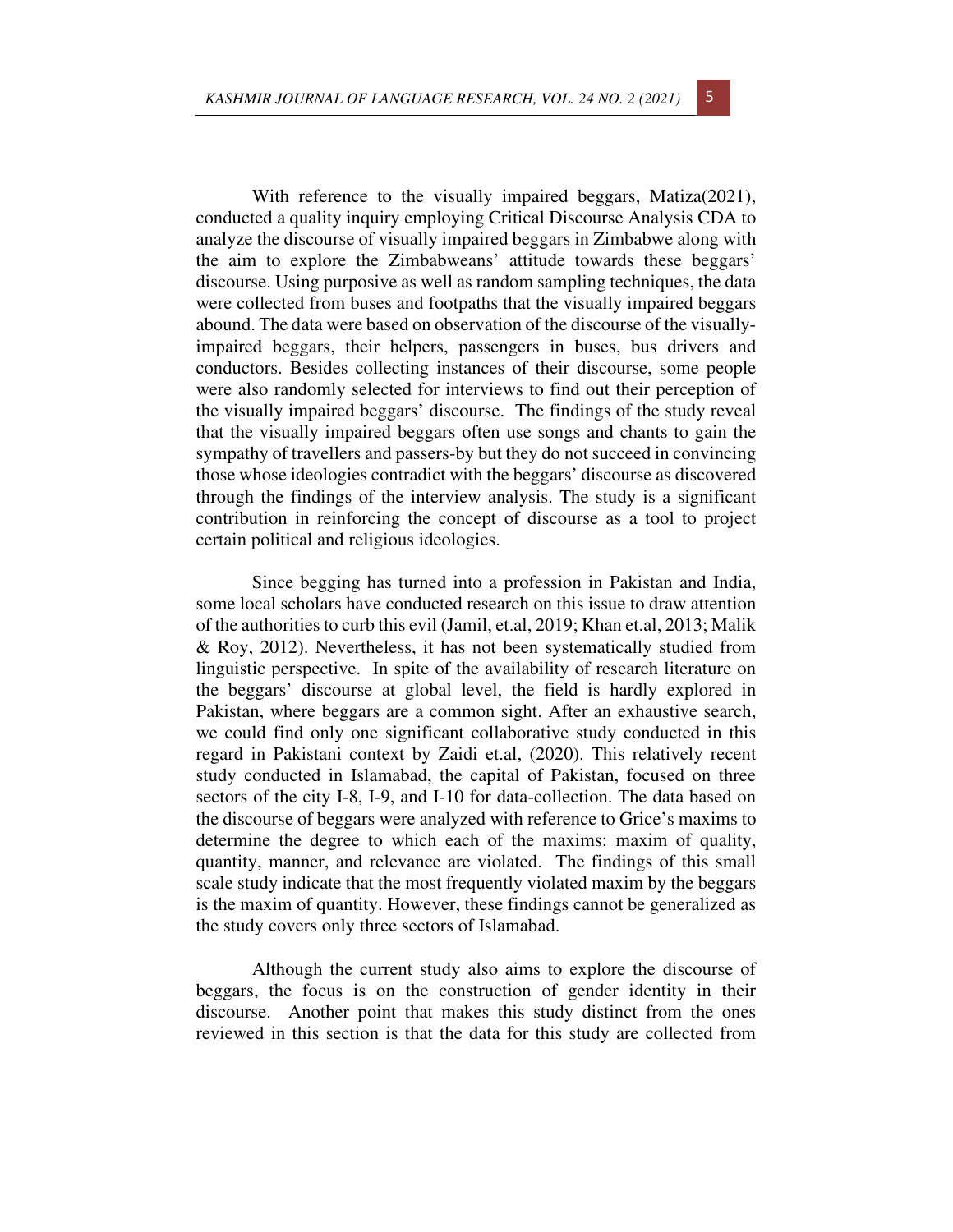different localities of the five major cities of Pakistan: Karachi, Islamabad, Multan, Bahawalpur, and Chital, along with three major hill stations: Murree, Ayubia, and Nathiagali.

## **3. Methodology:**

This qualitative inquiry utilized discourse analysis framework to answer the research questions posed in the study. The data collection instruments included field-notes based on observations of the beggars' interactions with people along with the recording of some instances where feasible. We mainly used unobtrusive methods for collecting the data because by observing people interact in a natural setting as a non-participant observer one can get unpolluted data unlike the data collected through administering questionnaires or conducting interviews. Andriotis (2016) has made a similar comment in this regard as according to him, "where the focus of research is to investigate human beings and their social world, methods which do not involve talking with people can result in more spontaneous behaviours" (p. 66). Our role, as non-participant observers, was not disclosed to any of the beggars to avoid data contamination, as according to O'Brien (2010) "when subjects know they are being observed, they might skew data, consciously or unconsciously, to create a different impression to the outsider" (p.4). However, we also became participantobservers at some places where the beggars approached us for money. In order to elicit their response to denial of request for charity, we initially refused to offer them anything. The refusal on our part helped us collect instances of speech acts they usually produce in response to any denial for help.

The sample size for the study was based on total 100 examples of fifty beggars' utterances. Among the fifty beggars, twenty-five were males and twenty-five were females from different age groups. The participants were chosen using convenience and stratified sampling and the data were collected not only from Karachi where we live but also from four other cities of Pakistan: Islamabad, Multan, Bahawalpur, and Chitral, as well as three of the famous hill stations of Pakistan: Murree, Ayubia, and Nathiagali, during our official and unofficial visit to these places. In order to find rich data for this study, we visited places where beggars are found in abundance like, railway stations, bus terminals, local markets, and shrines, along with some famous tourist spots.

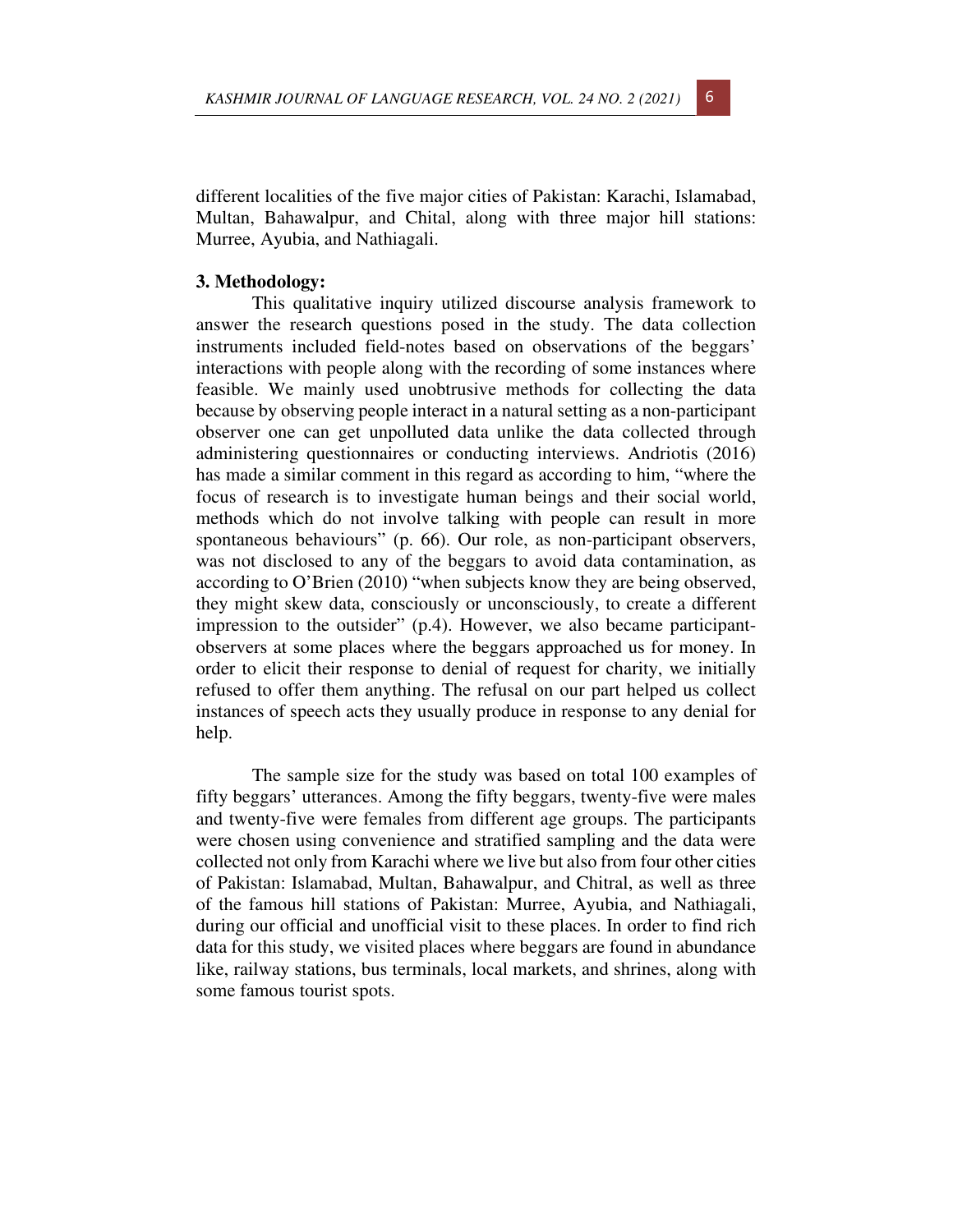

#### **4. Data Analysis:**

In order to analyze the data systematically with a specific focus on gender identity construction, five categories were designed based on: number *of utterances within a single speech act, syntactic features, nature of request for help, nature of prayers offered in exchange of help, and nature of verbal/non-verbal responses in case of denial for help.* 

# **4.1 Number of utterances within a single speech act**

Since women are considered to be more talkative than men, this feature is so strongly connected with feminine discourse that any man who is found to be very talkative is stereotyped as possessing feminine attributes. Although the findings of some studies indicate that the amount of discourse that males produce in cross-gender conversations is higher than the discourse by females (Holmes, 2008; McHugh & Hambaugh, 2010; Tannen, 1990), such findings cannot be overgeneralized as the roles assigned to each gender may vary across cultures, which in turn may not only affect the amount of discourse but also the nature of discourse that males and females produce in different settings. During the field work for this study, for instance, the female beggars were found to be more verbose, using multiple utterances within a single speech act which corroborates the findings of previous research on gender differences in discourse that report the use of longer utterances and/or sentences on the part of females in both spoken and written discourse respectively (Mulac et.al, 2001; Mulac & Lundell, 1994).

Here are two examples of female beggars' discourse with the use of longer and multiple utterances within a single speech act:

- i. An old female beggar outside a historical tourist site in Bahawalpur: *ni Allah sona teri mann dia~ muraada~ puuriaa~ hon, Allah Makke Madine di hajj karaave, ni Allah sona teri pasand di shaadi karaave, ni de de haajane, tannu koi thoR na hoe*  [May Allah grant your heart's desires! May Allah give you a chance to visit Mecca and Medina for hajj! May you get married to a person of your choice! Please give charity *haajan* (a title used to refer to any Muslim woman who has performed hajj). May you never fall short of anything!]
- ii. A young female beggar outside the gate of a public sector university in Karachi: *baaji madad kar de! Allah tuje har pareshaani se duur rakhe. tere maa baap jiie~. tu pass ho jaae. teri muraade~ puuri ho~* [Baaji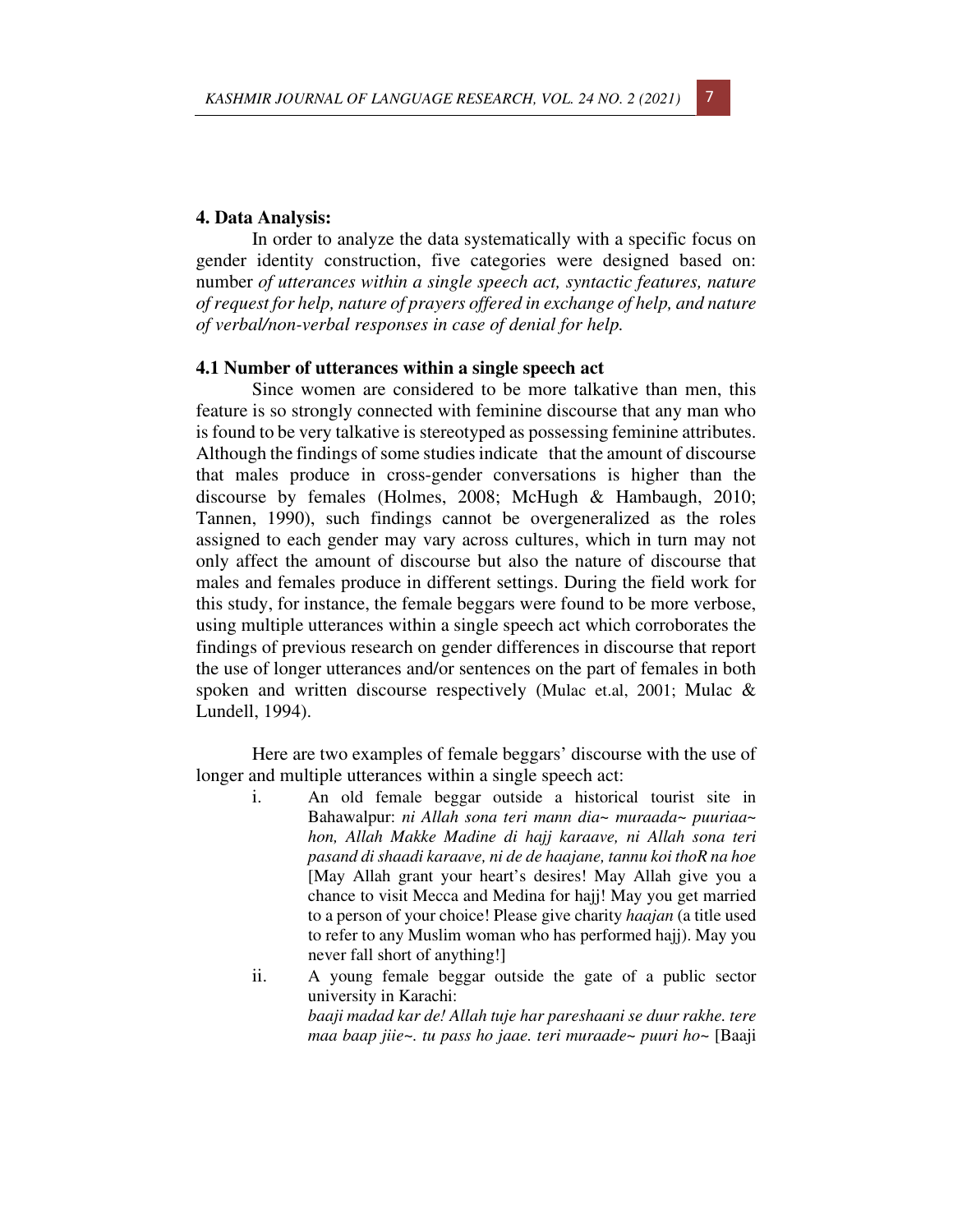help me! May Allah keep you away from every trouble! May your parents live long! May you pass! May all your wishes be granted!]

Both these examples prove the tendency on the part of the female beggars to use multiple utterances in a single speech event. In contrast to the female beggars, the male beggars were rarely seen using too may utterances within a single speech act. In fact, some of the male beggars just used a single utterance, while some avoided making any verbal request by opting for the use of their body language like stretching out their hand to ask for charity. Here are a few examples of male beggars' discourse:

- i. An old beggar outside a shrine in Multan: *"Allah ke naam pe de de"* (Give in the name of Allah);
- ii. A middle-aged male beggar outside a local market in Karachi: *"Allah ke naam pe Ghariib ki madad kar do"* (Help the poor in the name of Allah)
- *iii.* A male child beggar outside a bakery in Islamabad: *"baaji khaana le do"* (Baaji get me food).
- *iv.* A male child begging near a traffic signal in Clifton, Karachi: *"Madam bhuuk lag rahi he'.* (Madam! I feel hungry).

Although in the first three examples, there is a direct request for help, example iv is an indirect request for money. The illocutionary force of this utterance was a clear indication of the request for monetary help as there was no food outlet near the traffic signal.

#### **4.2 Syntactic features**

There were not many differences between male and female beggars' discourse at the syntactic level as both the genders used declaratives more frequently except that there were quite a few instances of exclamatory wishes in the female beggars' discourse, like **"***Allah bot de ga*" (God will grant you a lot); *Allah tere dil diyaa~ aasaa~ puuria~ kare* (May God fulfil your heart's desires!), *Allah kare tu* pass *ho jaae*! (May you pass your exams!). Irrespective of their age, the female beggars were found to use exclamatory wishes more than their male counterparts, who mostly relied on the use of declaratives. For instance, one young boy outside a bakery in Karachi was seen addressing a lady *"Baaji biis rupe de do"* (Baaji give twenty rupees), which implies that he would not accept any amount less than Rs 20. A physically disabled male beggar sitting in a corner outside the main bazaar in Ayubia, a famous hill station in KPK, was seen addressing a female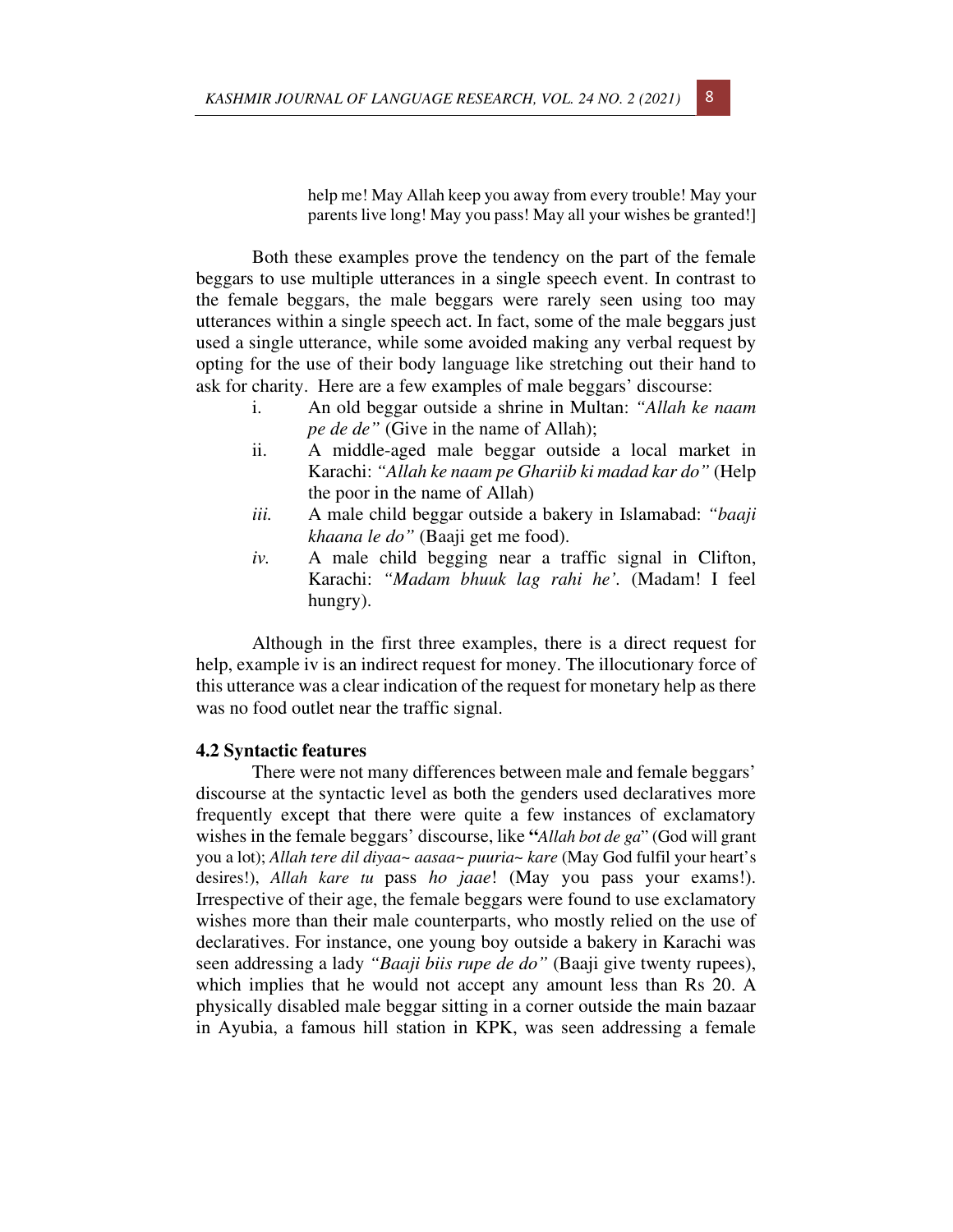passer-by as "*baaji xe'raat de de~. dekhe~ me'~ maazuur hu~ mera haq banta he'* (Baaji give charity. See I am handicapped. It is my right). The examples from the two male beggars cited here very clearly indicate the degree of authority with which they demanded money in contrast to the female beggars' syntactic choices making use of exclamatory wishes to achieve the desired perlocutionary effect. The male beggars' use of declaratives also reinforces the concept of 'gender performativity' introduced by Butler (1990), as both the examples reflect authoritative tone of the speaker implying as if it is their right to ask for charity.

# **4.3 Nature of request for help**

There were significant gender differences in the nature of request for help that the beggars under investigation made. The male beggars made situation-specific requests for help as compared to the female beggars whose requests were general rather than specific.

For example, a young boy selling newspaper at one of the traffic signals in a posh area in Karachi requested for help in these words: *"Madam kuchh* help *karde~ aaTa lena he' be'hno~ ke liye Eid ki* shopping *karlu~ ga. Allah aapko bohat de"* [Madam help a little! Have to buy flour; will do Eid shopping for sisters. May God grant you more]. Another example is that of an old male beggar standing outside a bakery in Karachi: "*BeTi samosa khaane ka dil chaah raha he'. pe'se de de*." [Daughter! I wish to eat samosa (a famous local snack available in bakeries and confectionaries). Give me money].

As opposed to the male beggars, the female beggars who we observed begging were found to make general requests irrespective of the situation and the setting. One of the female beggars, for instance, requested for help in these words: "*Allah ke naam pe madad kar de! Allah tuje Hajj karaae baaji, kuch de ja! subaah se kuchh nai khaaya. Allah bot de ga Ghariib ki dua le ja."* [Help in the name of Allah! May Allah help you perform Hajj (Muslim pilgrimage). Haven't eaten anything since morning. Allah will bless you a lot! Take a poor person's prayers].

Irrespective of their gender, one common feature found in the request for help on part of most of the beggars was their choice of such expressions that could help them gain sympathies from their potential benefactors, as is evident from the given examples: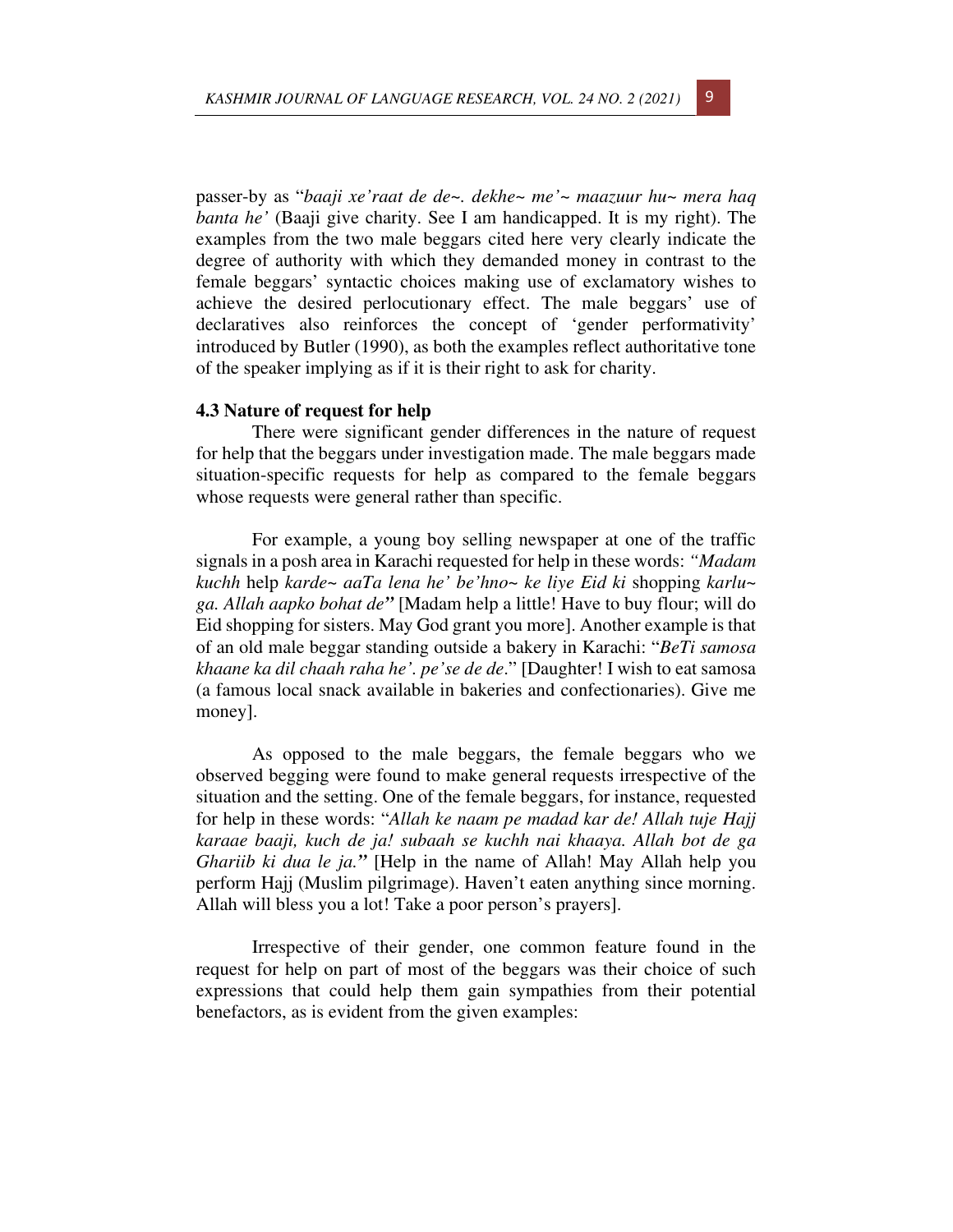i. A female beggar requesting for money in Ayubia:

- *baaji thoRe pe'se de do. mera shohar faut ho gaya he'. dekho na mere kitne bachche he'* ~ (pointing towards her four little children) [*Baaji* give some money. My husband has passed away. See how many children I have!]
- ii. A middle-aged female beggar outside the gate of a university in Karachi:

*baaji naashta karna e pe'se de de.dekh mera bachcha bhi bhuuka e.*[*Baaji,* need to have breakfast. See my child is also hungry]

- iii. A young female beggar outside Daewoo bus terminal in Islamabad: *baaji baarish horai e' aaTa lena e pe'se de do. thoRe ziyaada dena* [*Baaji* it's raining. Have to buy flour. Give money. Give a little extra]
- iv. A middle-aged male beggar sitting on the pavement outside a local market in Karachi:

*Allah ke naam pe kuchh de do kab se be'Tha hu~ koi madad nai karra*. [Give something in the name of Allah! Have been sitting here for long. Nobody is helping.]

- v. A young boy begging outside Jinnah Super market, Islamabad: Sir *bhuuk lag rai he', khaana khaana he', pe'se de do* [Sir I feel hungry. Have to eat food. Give money]
- vi. A male beggar outside a market in Clifton, one of the posh areas in Karachi:

*Madam sau rupe de do. me~' bhikaari nahi~ hu~ majbuuri me~ maa~g raha hu~ meri bachchi bimaar he'* [Madam, give hundred rupees. I'm not a beggar. I'm begging out of compulsion. My daughter is ill]

It is essential to clarify here that '*baaji'* is a frequently employed term for addressing female strangers in Pakistan and does not have an exact equivalent in English. It is used as a mark of respect and is a common term of address used by local shopkeepers, ticket collectors in public buses as well as by male and female beggars to address females in Pakistan. However, the term is replaced by 'madam' in posh areas in major urban centres, where it is interesting to observe the use of this term of address not only by shopkeepers but also by beggars, which is also evident from example vi. The same holds true for the use of the term 'Sir' instead of '*saahab'* to address males in these posh areas, as seen in example v.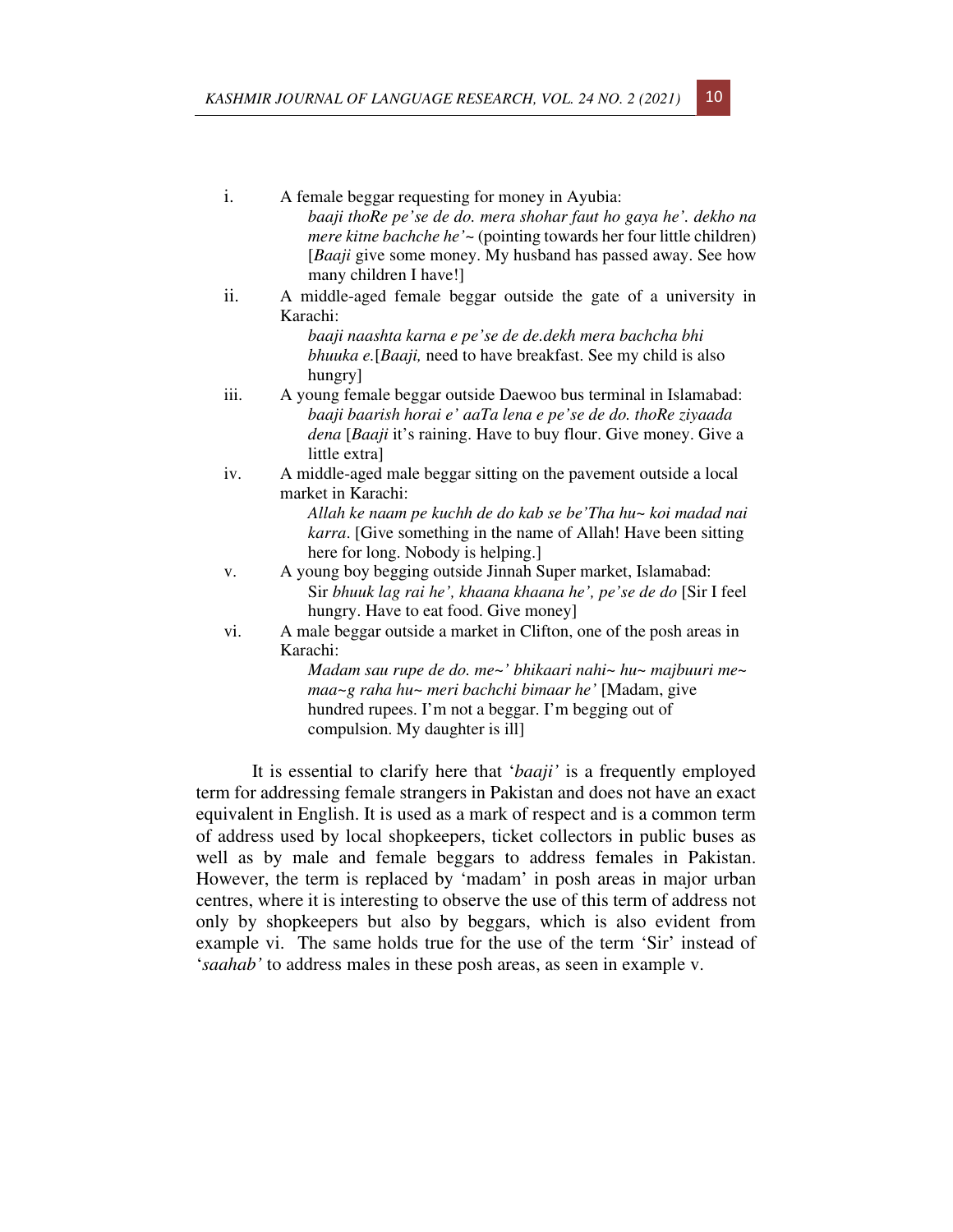# **4.4 Nature of prayers offered in exchange of help**

It is not only the beggars' speech acts based on requests for help that provide insight into their use of language and how it helps construct their gender identity, but also the nature of prayers offered after receiving help that sheds light on gender differences in their discourse style. Here are a few examples from the collected data:

- i. An old man selling rosaries outside a mall in Clifton, one of the posh areas in Karachi, after receiving charity from a lady, expressed his gratitude by praying for her in these words: *"Allah Madiine ki ziyaarat karaae"* [May Allah give you a chance to visit Medina!].
- *ii.* Another old male beggar outside a local bazaar in Multan expressed his gratitude in a somewhat similar style after receiving money from a lady: "*meri dua ve ke tannu Hajj nasiib hove"* [It is my prayer that you get an opportunity to perform Hajj (the most important pilgrimage offered by those Muslims who can afford to travel to Mecca and Medina)].

Since Mecca and Medina are considered holy cities by Muslims across the world, beggars either offer such prayers to extract money from the passers-by or offer such prayers after receiving alms. However, unlike the male beggars whose response revolved around offering prayers to visit Mecca and Medina, assuming that those who offer them charity are all Muslims, which may not necessarily be the case, most of the female beggars (with one or two exceptions) used neutral prayers without reference to any specific religious practice, which is evident from the following example:

i. A middle-aged female beggar outside Derawar Fort, a historical site near Bahawalpur, after receiving money from a female tourist, prayed for her in Seraiki (one of the indigenous languages spoken in South Punjab) by saying: *"Allah tere dil diyaa~ aasaa~ puuria~ kare, Allah tera ma~ baap jiive, Allah xushiya~ nasiib hon*" [May Allah fulfil all your desires! May your parents live long! May Allah grant you happiness!]

#### **Nature of verbal/non-verbal responses in case of denial for help**

Although beggars shape their discourse in such a way that they succeed in extracting money or food from many passers-by, there are people who are unaffected by their requests. Since begging has become a profession, people are of the view that the best way to discourage this practice is to stop providing beggars any monetary help. Nevertheless,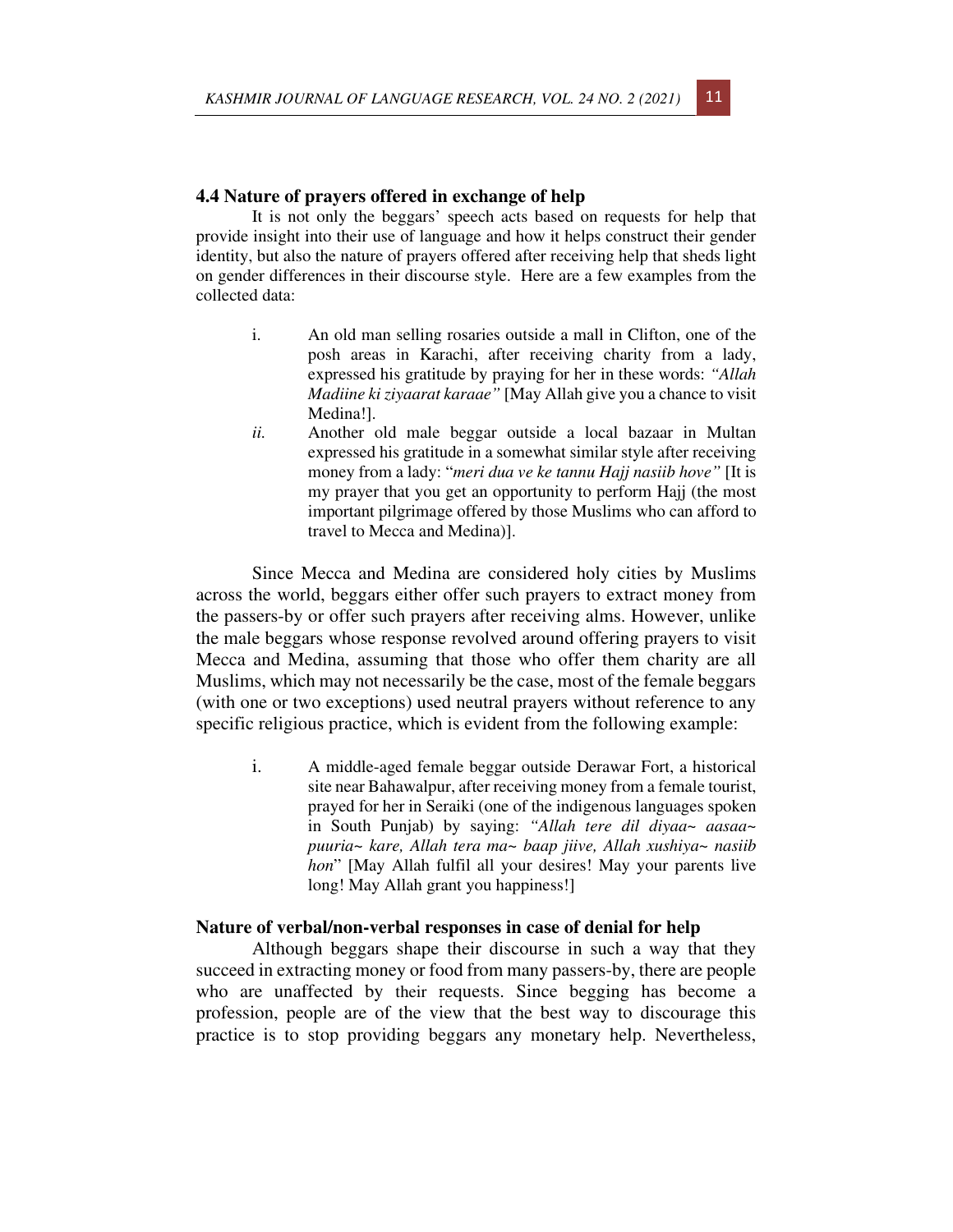beggars who become the recipients of refusal from their potential benefactors do not easily surrender after the initial refusal. In fact, they often use different coercion strategies which involve forcing the passers-by to give them alms by following them. Some of these beggars even harass people through the use of verbal means either by reminding of God's blessings or intimidate them by invoking God's wrath. According to Brito (2013a), the function of any coercion strategy on the part of beggars is "to bring the passer-by to a psychological breaking point beyond which (he or she) would rather give money to the beggar than continue to suffer the inconvenience created by the begging" (p. 236).

Examples of *coercion strategies* used by beggars in case of denial for help:

i. A young female beggar following a young lady after her initial refusal to give her alms*:* 

> *"baaji Allah ke vaaste baaji dua karu~ gi baaji pyaari baaji Allah aap ko bohat dega, Allah ke vaaste baaji"* [Baaji I will pray in the name of Allah! Sweet *baaji* Allah will give you a lot. Please give some charity in the name of Allah]

ii. An old male beggar who was denied help shouted: *"tu ne Ghariib ki madad nai ki teri daulat chhin jaae gi"*  [You haven't helped a poor person. Your wealth will be taken away]

The coercion strategy used in both these examples is different and indicates gender differences in begging style. The first example by a female beggar involves reminding the passer-by of God's blessings, while the second example by a male beggar involves threatening the potential benefactor by invoking God's wrath.

## **5. Findings**

The findings based on this study reveal interesting insights. The female beggars' style of discourse has striking similarities with each other irrespective of their age, which also holds true to a large extent for the male beggars whose discourse is analyzed for the current study. For instance, the female beggars whose discourse is analysed in this study tend to use multiple utterances within a single speech act, which is in contrast with their male counterparts who avoid using too many utterances while begging. It would not be wrong to state that the female beggars were found to be more verbose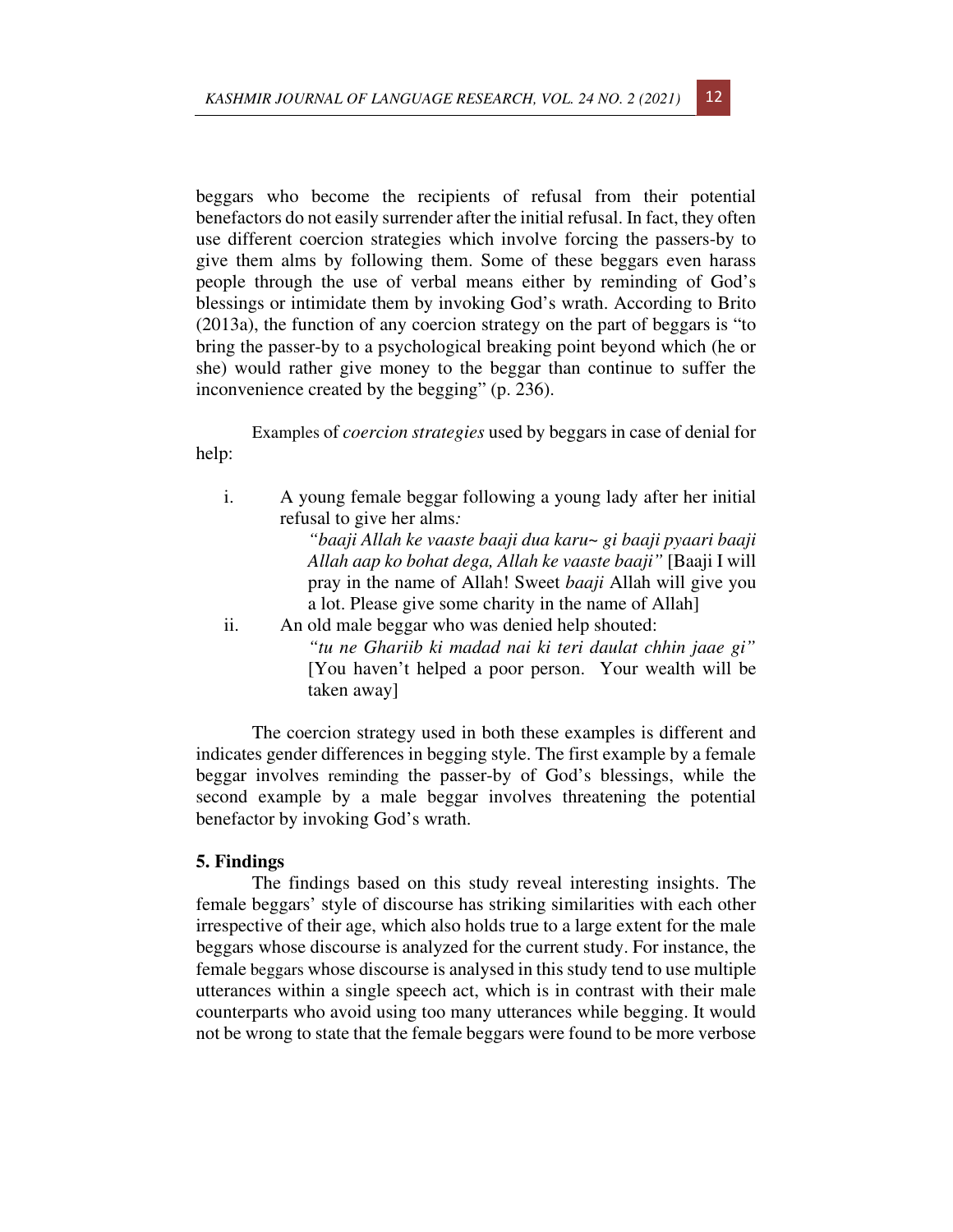as compared to the male beggars. In fact, some of the male beggars that we came across during the data collection phase preferred to use their body language only while begging. Although they were not dumb, as they responded verbally by offering prayers after receiving help from some passers-by, they avoided verbal communication while begging.

Another striking difference noticed during the data collection has to do with the adherence to Urdu on the part of the male beggars irrespective of the place the data were collected from. This is in sharp contrast to the data collected from the female beggars in South Punjab, who were observed begging in Seraiki language. Whether the female beggars in South Punjab use Seraiki to project their distinct indigenous identity or use it to conceal their inability to speak in Urdu is uncertain. Besides differences in the linguistic choices, the male and female beggars also differed in their response to the denial for help. While most of the male beggars did not force their potential benefactors to help after the initial refusal, majority of the female beggars were found employing different coercion strategies to extract money from their potential benefactors.

Nevertheless, irrespective of the differences in their speech style reflecting their gender identity, both male and female beggars were found using Purpose Execution Acts (PEAs), which employ directness, with greater frequency in contrast to Discourse Conditioning Acts (DCAs), which employ indirectness to achieve one's purpose, as is evident from the examples cited in the section on data analysis.

## **6. Conclusion and recommendations for future research**

It is evident from the findings of this study that beggars' discourse despite being driven by the need to extract money from their potential benefactors is shaped in such a way that it helps construct their gender identity. The gender differences that have emerged through the findings of this study reinforce the relevance of the theory of gender performativity proposed by Butler (1990) and calls for the need to further investigate how language helps in the construction and projection of gender identity.

Since the current study does not include examples of beggars' discourse from all the provinces, the findings that have emerged through analysis of the collected data cannot be generalized. There is a need for a large-scale study that covers major cities and tourist spots of all the regions of Pakistan to see if gender differences in the beggars' discourse discovered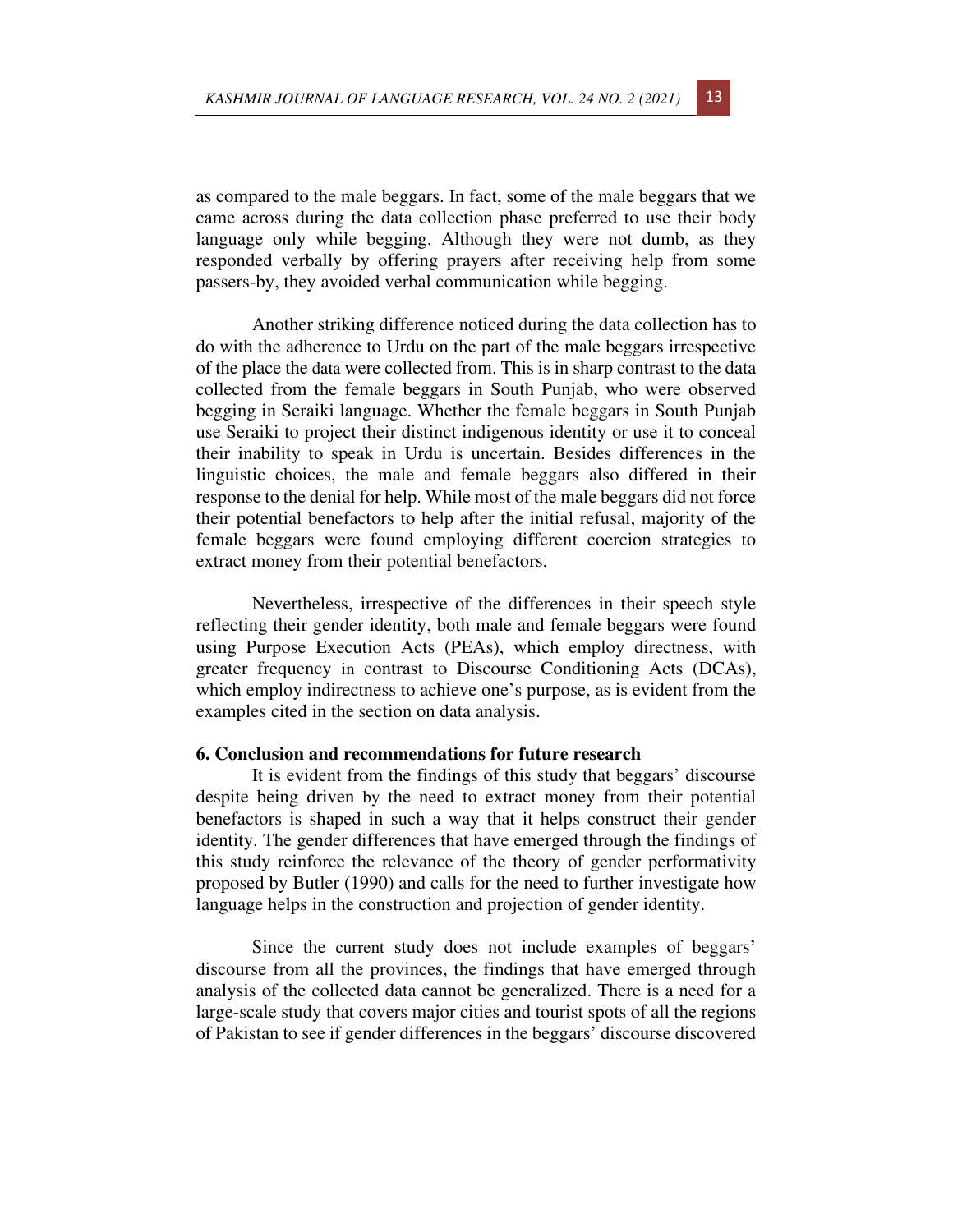through this study are also found in the discourse of the beggars in other regions of the country.

An exhaustive study can also be conducted to explore how different localities within the same city or town influence the style of beggars' discourse including the terms of address they employ to refer to their potential benefactors. Research scholars can also focus on studying the discourse of beggars representing different age groups to locate if age influences their style of begging. Another possibility is to conduct a study with an exclusive focus on inquiring about beggars' linguistic choices, which may be based on factors other than gender and age.

## **References:**

- Abebe, T. (2008). Earning a living on the margins: Begging, work and the socio-spatial experiences of children in Addis Ababa. *Geografiska Annaler Series B, Human Geography*, *90*(3), 271-284.
- Abebe, T. (2009). Šik'älla: The survival strategies of Ethiopian child beggars. In S. Ege., H. Aspen, B. Teferra, & S. B. Trondheim (Eds.), *Proceedings of the 16th International Conference of Ethiopian Studies* (pp. 1033-1047).
- Andriotis, K. (2016). Beggars-tourists' interactions: An unobtrusive typological approach. *Tourism Management, 52*, 64-73.
- Back, K. & Harnish, M. (1979). *Linguistic communication and speech acts*. M.I.T.
- Brito, O. (2013a). Definitional paradox and legal heterogeneity: towards a comprehensive and operational definition of begging. *Asian Social Work and Policy Review*, *7,* 228-241.
- Brito, O. (2013b). *International Tourism and reinvention of begging: portrayal of children begging in Bangkok and Bombay* [Unpublished doctoral dissertation]. University Paris Ouest Nanterre La Defense.
- Burke, R.H. (1999). Tolerance or intolerance? The policing of begging in the urban context. In H. Dean (Ed.), *Begging Questions: Street level economic activity and social policy failure* (pp. 219-235). Policy Press.
- Butler, J. (1990). Performative acts and gender constitution: An Essay in Phenomenology and Feminist Theory. In S. Case (Eds.), *Performing feminisms: Feminist critical theory and theatre* (pp. 270‐282). Johns Hopkins University Press.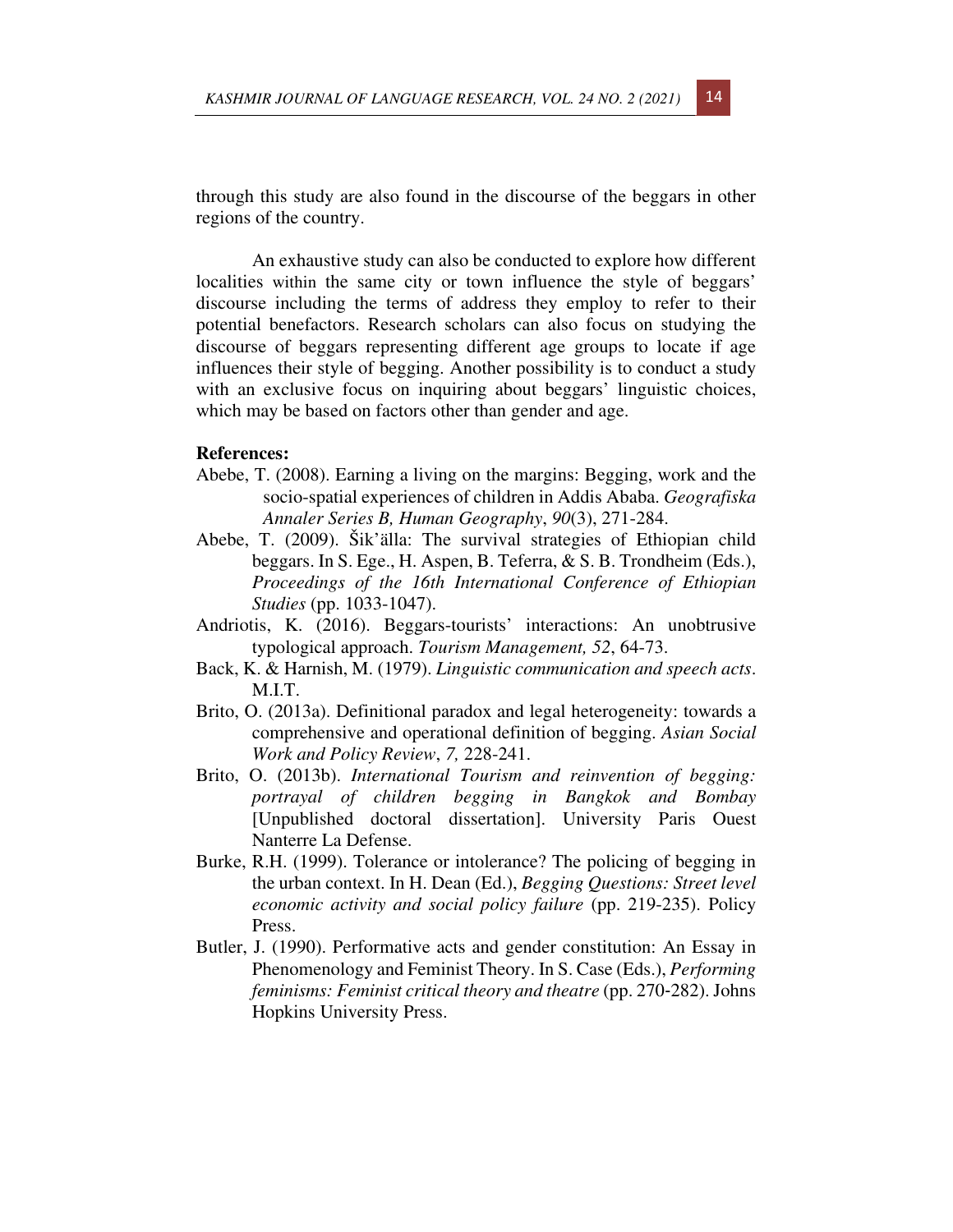- Butler, J. (1999). *Gender trouble: Feminism and the subversion of identity*. Routledge.
- Butovskaya, M., Diakonov, I., & Salter, F. (2000). Urban begging and ethnic nepotism in Russia: An ethological pilot study. *Human Nature 11*(2), 157-182.
- Butovskaya, M., Diakonov, I., & Salter, F. (2002). Effects of sex, status and ethnic similarity on willingness to donate to beggars: A questionnaire study. *Anthropologie, XL*(1), 119-128.
- Cameron, D. (2005). Language, gender and sexuality: Current issues and new directions. *Applied Linguistics*, 26(4), 482 ‐502.
- Christie, C. (2000). Gender and language: Towards a feminist pragmatics. Edinburgh University Press.
- Coates, J. (2015). *Men, women, and language*: *a sociolinguistic account of gender differences in language.* (3rd edition). Routledge.
- Delap, A. (2009). *Begging for change: research findings and recommendations on forced child begging in Albania/Greece, India and Senegal*. Antislavery International.
- Eckert, P. & McConnell-Ginet, S. (2013). *Language and gender*. (2<sup>nd</sup> edition). Cambridge University Press.
- Esan, I. O. (2009). Panhandlers as Rhetors: Discourse practices of peripatetic beggars in south western Nigeria. *California Linguistic Notes, XXXIV*(2), 1-18.
- Fairclough, N. (2000). *Language and power*. (2nd edition). Longman.
- Hayati, A., & Maniati, M. (2010). Beggars are sometimes the choosers! *Discourse & Society, 21*(1), 41-57. Retrieved March 3, 2021, from http://www.jstor.org/stable/42889303.
- Hecht, T. (2000).I n Search of Brazil's Street Children. In C. Panter-Brick, & M.T.Smith, (Eds.), *Abandoned Children* (pp. 146-160). Cambridge University Press.
- Holmes, J. (2001). A corpus-based view of gender in New Zealand English. In M. Hellinger & H. Bussman (Eds.), *Gender across languages: The linguistic representation of women and men,* Vol. I (pp. 115- 136). John Benjamins.
- Holmes, J. (2008). Power and discourse at work: Is gender relevant? In S. Ehrlich (Ed.), *Language and gender* (pp. 52-79). Taylor & Francis.
- Hoot, J., Taddesse, S. & Abdella, R. (2006). Voices seldom heard. *Journal of Children and Poverty*,*12*(2), 129-39.
- Jamil, S. I. Shah, A. N., & Bashir, S. (2019). An analytical study of the nature and issues of beggars in Karachi. *Pakistan Journal of Gender Studies, 19,*41-58.